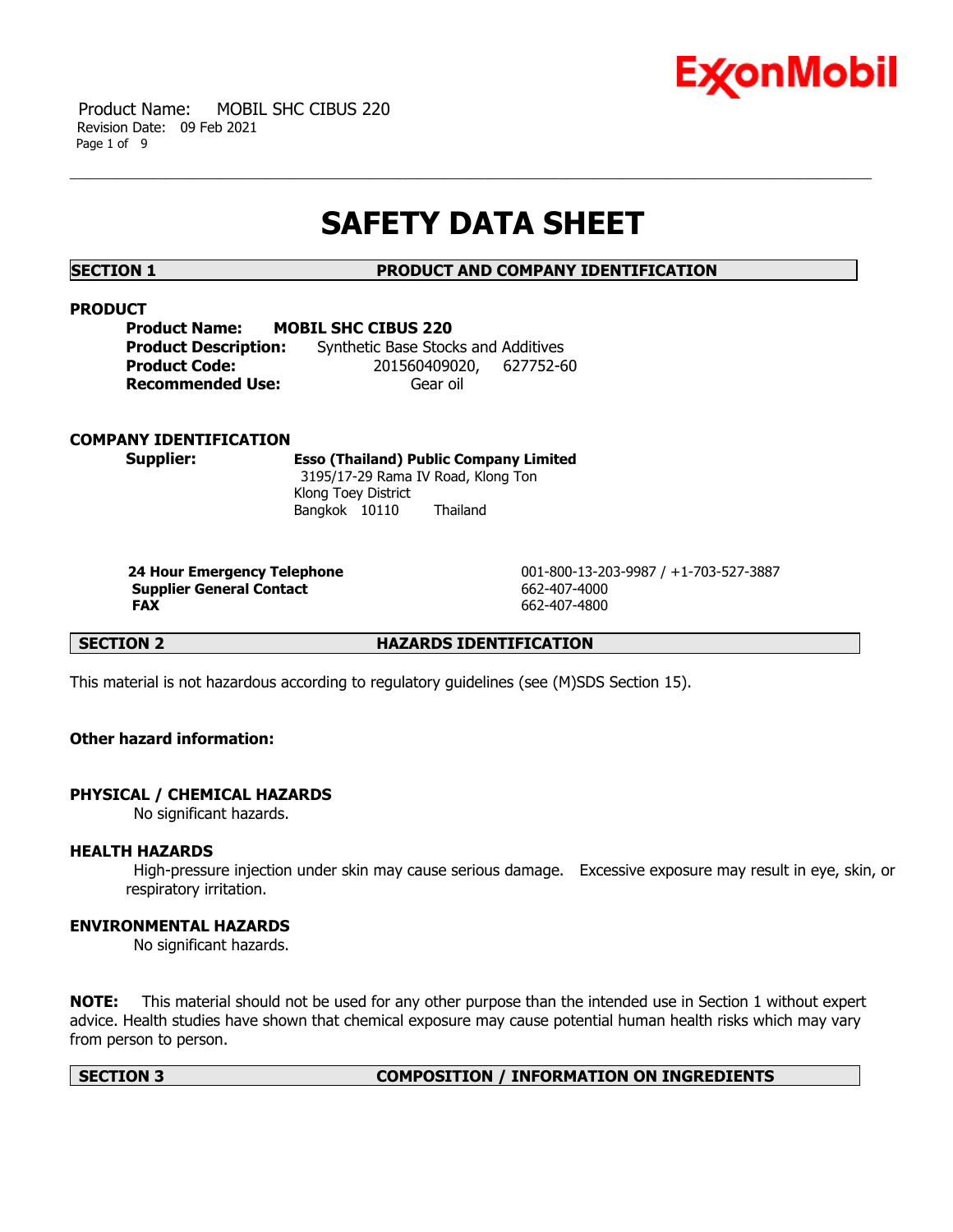

 Product Name: MOBIL SHC CIBUS 220 Revision Date: 09 Feb 2021 Page 2 of 9

This material is defined as a mixture.

### **No Hazardous Substance(s) or Complex Substance(s) required for disclosure.**

#### **SECTION 4 FIRST AID MEASURES**

### **INHALATION**

Remove from further exposure. For those providing assistance, avoid exposure to yourself or others. Use adequate respiratory protection. If respiratory irritation, dizziness, nausea, or unconsciousness occurs, seek immediate medical assistance. If breathing has stopped, assist ventilation with a mechanical device or use mouth-to-mouth resuscitation.

# **SKIN CONTACT**

Wash contact areas with soap and water. If product is injected into or under the skin, or into any part of the body, regardless of the appearance of the wound or its size, the individual should be evaluated immediately by a physician as a surgical emergency. Even though initial symptoms from high pressure injection may be minimal or absent, early surgical treatment within the first few hours may significantly reduce the ultimate extent of injury.

# **EYE CONTACT**

Flush thoroughly with water. If irritation occurs, get medical assistance.

# **INGESTION**

First aid is normally not required. Seek medical attention if discomfort occurs.

# **NOTE TO PHYSICIAN**

None

### **SECTION 5 FIRE FIGHTING MEASURES**

### **EXTINGUISHING MEDIA**

**Appropriate Extinguishing Media:** Use water fog, foam, dry chemical or carbon dioxide (CO2) to extinguish flames.

**Inappropriate Extinguishing Media:** Straight streams of water

### **FIRE FIGHTING**

**Fire Fighting Instructions:** Evacuate area. Prevent run-off from fire control or dilution from entering streams, sewers or drinking water supply. Fire-fighters should use standard protective equipment and in enclosed spaces, self-contained breathing apparatus (SCBA). Use water spray to cool fire exposed surfaces and to protect personnel.

**Hazardous Combustion Products:** Aldehydes, Incomplete combustion products, Oxides of carbon, Smoke, Fume, Sulphur oxides

# **FLAMMABILITY PROPERTIES**

**Flash Point [Method]:** >226°C (439°F) [ASTM D-92] **Flammable Limits (Approximate volume % in air):** LEL: 0.9 UEL: 7.0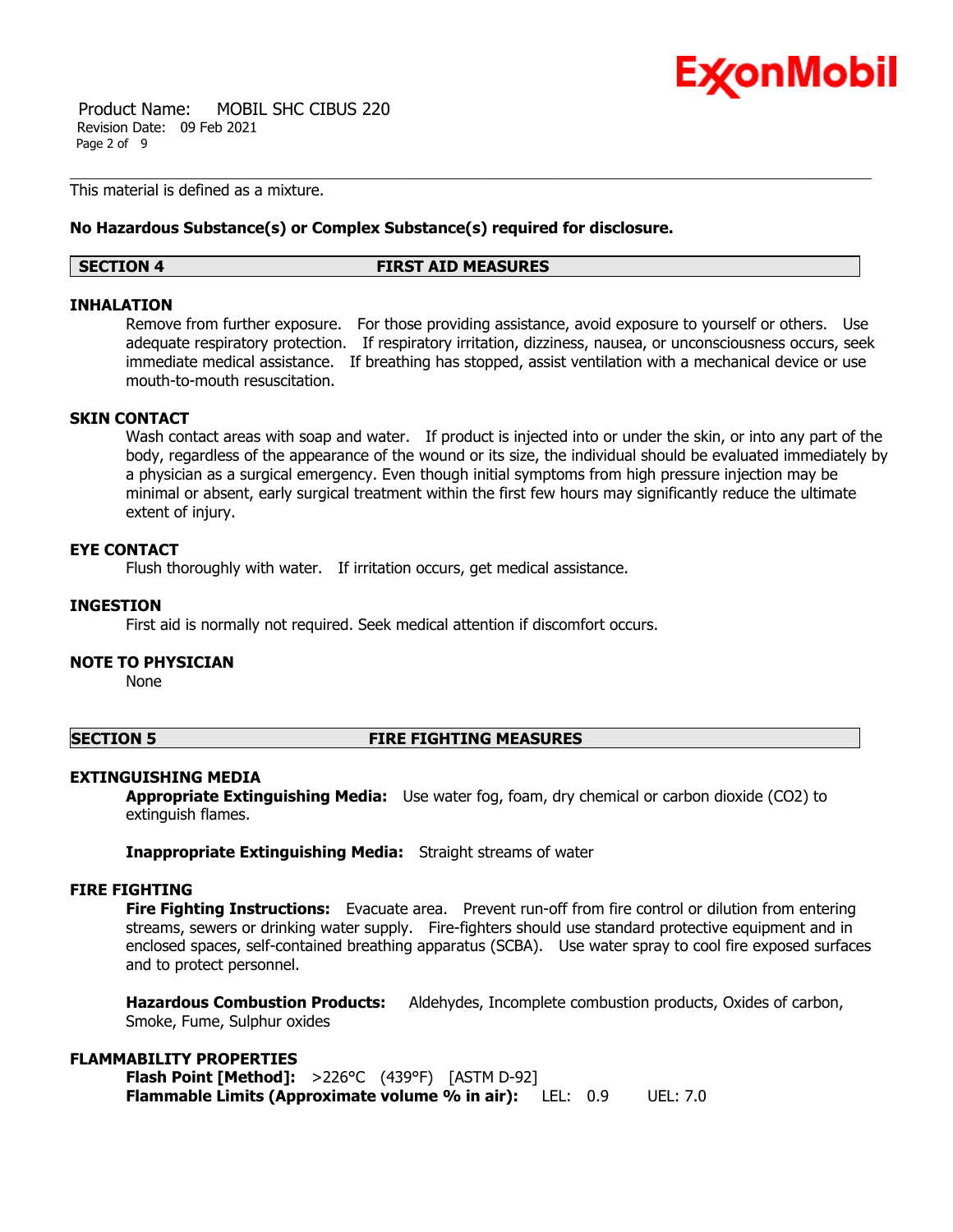

 Product Name: MOBIL SHC CIBUS 220 Revision Date: 09 Feb 2021 Page 3 of 9

### **Autoignition Temperature:** N/D

#### **SECTION 6 ACCIDENTAL RELEASE MEASURES**

# **NOTIFICATION PROCEDURES**

In the event of a spill or accidental release, notify relevant authorities in accordance with all applicable regulations.

#### **PROTECTIVE MEASURES**

Avoid contact with spilled material. See Section 5 for fire fighting information. See the Hazard Identification Section for Significant Hazards. See Section 4 for First Aid Advice. See Section 8 for advice on the minimum requirements for personal protective equipment. Additional protective measures may be necessary, depending on the specific circumstances and/or the expert judgment of the emergency responders.

#### **SPILL MANAGEMENT**

Land Spill: Stop leak if you can do so without risk. Recover by pumping or with suitable absorbent.

**Water Spill:** Stop leak if you can do so without risk. Confine the spill immediately with booms. Warn other shipping. Remove from the surface by skimming or with suitable absorbents. Seek the advice of a specialist before using dispersants.

Water spill and land spill recommendations are based on the most likely spill scenario for this material; however, geographic conditions, wind, temperature, (and in the case of a water spill) wave and current direction and speed may greatly influence the appropriate action to be taken. For this reason, local experts should be consulted. Note: Local regulations may prescribe or limit action to be taken.

#### **ENVIRONMENTAL PRECAUTIONS**

Large Spills: Dyke far ahead of liquid spill for later recovery and disposal. Prevent entry into waterways, sewers, basements or confined areas.

# **SECTION 7 HANDLING AND STORAGE**

#### **HANDI TNG**

 Prevent small spills and leakage to avoid slip hazard. Material can accumulate static charges which may cause an electrical spark (ignition source). When the material is handled in bulk, an electrical spark could ignite any flammable vapors from liquids or residues that may be present (e.g., during switch-loading operations). Use proper bonding and/or earthing procedures. However, bonding and earthing may not eliminate the hazard from static accumulation. Consult local applicable standards for guidance. Additional references include American Petroleum Institute 2003 (Protection Against Ignitions Arising out of Static, Lightning and Stray Currents) or National Fire Protection Agency 77 (Recommended Practice on Static Electricity) or CENELEC CLC/TR 50404 (Electrostatics - Code of practice for the avoidance of hazards due to static electricity).

**Static Accumulator:** This material is a static accumulator.

#### **STORAGE**

The type of container used to store the material may affect static accumulation and dissipation. Do not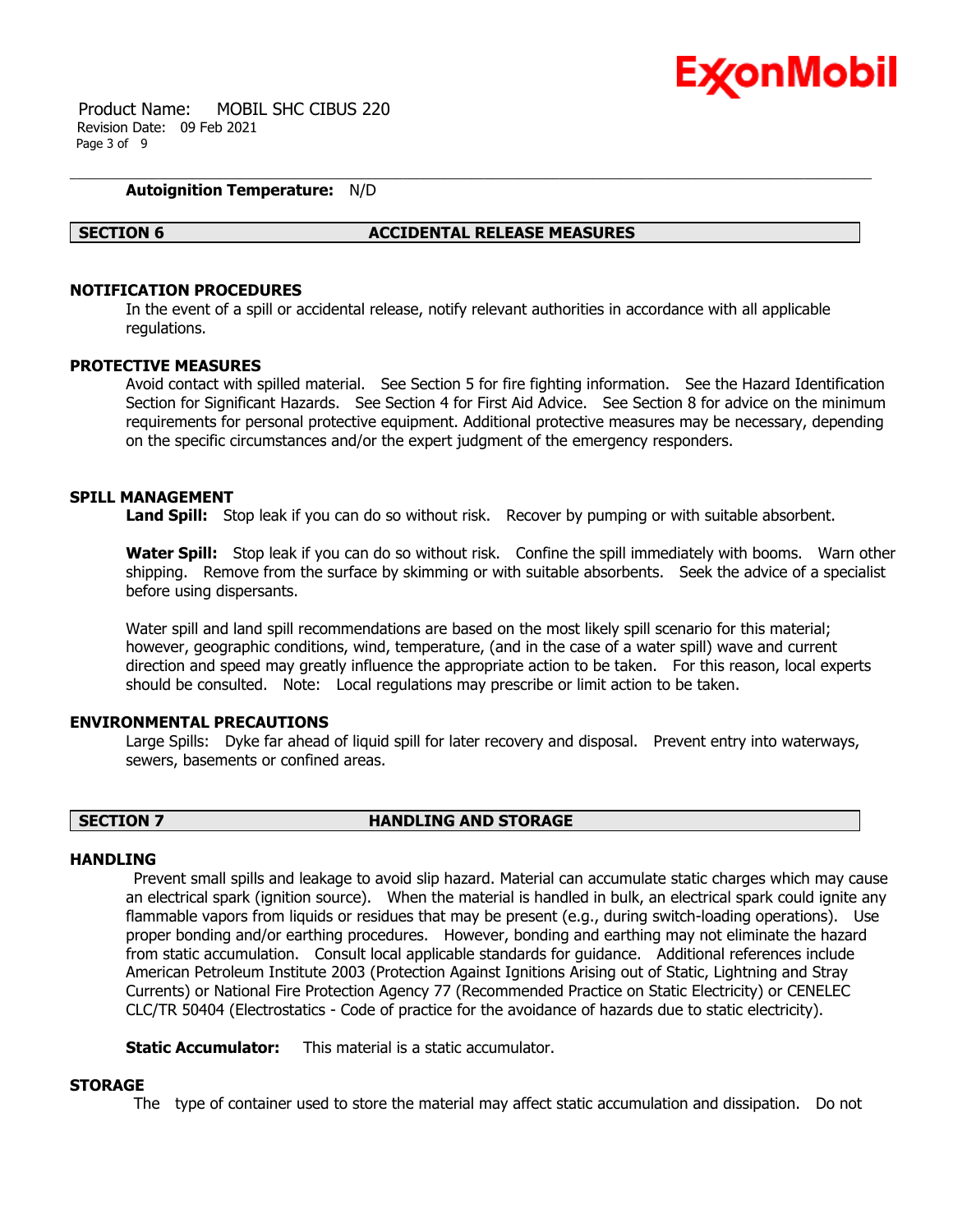

 Product Name: MOBIL SHC CIBUS 220 Revision Date: 09 Feb 2021 Page 4 of 9

store in open or unlabelled containers.

# **SECTION 8 EXPOSURE CONTROLS / PERSONAL PROTECTION**

**Exposure limits/standards for materials that can be formed when handling this product:** When mists/aerosols can occur the following is recommended:  $5 \text{ mg/m}^3$  - ACGIH TLV (inhalable fraction).

NOTE: Limits/standards shown for guidance only. Follow applicable regulations.

# **ENGINEERING CONTROLS**

The level of protection and types of controls necessary will vary depending upon potential exposure conditions. Control measures to consider:

No special requirements under ordinary conditions of use and with adequate ventilation.

### **PERSONAL PROTECTION**

Personal protective equipment selections vary based on potential exposure conditions such as applications, handling practices, concentration and ventilation. Information on the selection of protective equipment for use with this material, as provided below, is based upon intended, normal usage.

**Respiratory Protection:** If engineering controls do not maintain airborne contaminant concentrations at a level which is adequate to protect worker health, an approved respirator may be appropriate. Respirator selection, use, and maintenance must be in accordance with regulatory requirements, if applicable. Types of respirators to be considered for this material include:

No special requirements under ordinary conditions of use and with adequate ventilation. Particulate

For high airborne concentrations, use an approved supplied-air respirator, operated in positive pressure mode. Supplied air respirators with an escape bottle may be appropriate when oxygen levels are inadequate, gas/vapour warning properties are poor, or if air purifying filter capacity/rating may be exceeded.

**Hand Protection:** Any specific glove information provided is based on published literature and glove manufacturer data. Glove suitability and breakthrough time will differ depending on the specific use conditions. Contact the glove manufacturer for specific advice on glove selection and breakthrough times for your use conditions. Inspect and replace worn or damaged gloves. The types of gloves to be considered for this material include:

No protection is ordinarily required under normal conditions of use. Nitrile,Viton

**Eye Protection:** If contact is likely, safety glasses with side shields are recommended.

**Skin and Body Protection:** Any specific clothing information provided is based on published literature or manufacturer data. The types of clothing to be considered for this material include:

 No skin protection is ordinarily required under normal conditions of use. In accordance with good industrial hygiene practices, precautions should be taken to avoid skin contact.

**Specific Hygiene Measures:** Always observe good personal hygiene measures, such as washing after handling the material and before eating, drinking, and/or smoking. Routinely wash work clothing and protective equipment to remove contaminants. Discard contaminated clothing and footwear that cannot be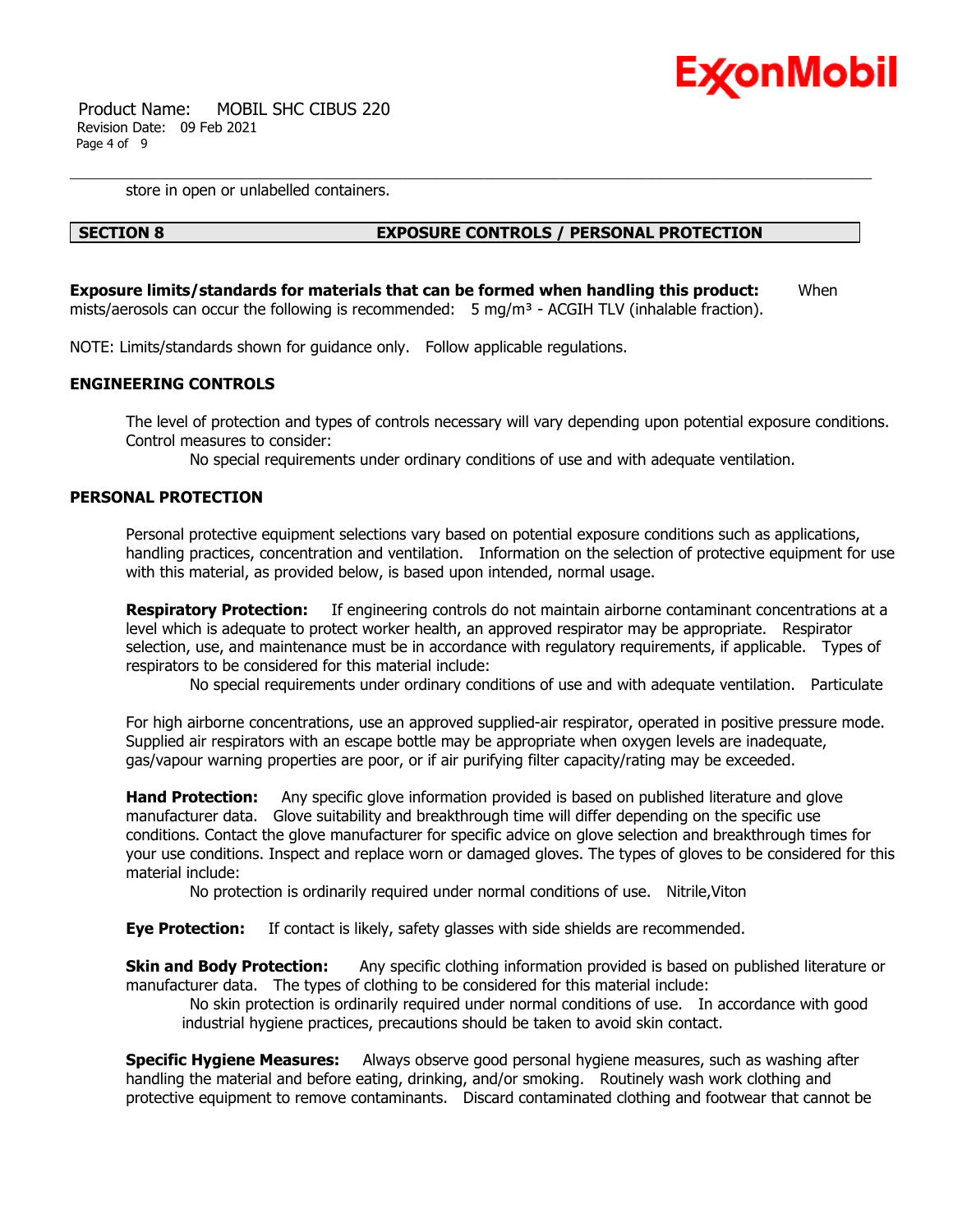

 Product Name: MOBIL SHC CIBUS 220 Revision Date: 09 Feb 2021 Page 5 of 9

cleaned. Practice good housekeeping.

#### **ENVIRONMENTAL CONTROLS**

 Comply with applicable environmental regulations limiting discharge to air, water and soil. Protect the environment by applying appropriate control measures to prevent or limit emissions.

#### **SECTION 9 PHYSICAL AND CHEMICAL PROPERTIES**

**Note: Physical and chemical properties are provided for safety, health and environmental considerations only and may not fully represent product specifications. Contact the Supplier for additional information.**

#### **GENERAL INFORMATION**

**Physical State:** Liquid **Colour:** Pale Yellow **Odour:** Characteristic **Odour Threshold:** N/D

**IMPORTANT HEALTH, SAFETY, AND ENVIRONMENTAL INFORMATION**

**Relative Density (at 15 °C):** 0.857 [ASTM D4052] **Flammability (Solid, Gas):** N/A **Flash Point [Method]:** >226°C (439°F) [ASTM D-92] **Flammable Limits (Approximate volume % in air):** LEL: 0.9 UEL: 7.0 **Autoignition Temperature:** N/D **Boiling Point / Range:** > 316°C (601°F) [Estimated] **Decomposition Temperature:** N/D **Vapour Density (Air = 1):** > 2 at 101 kPa [Estimated] **Vapour Pressure:** < 0.013 kPa (0.1 mm Hg) at 20 °C [Estimated] **Evaporation Rate (n-butyl acetate = 1):** N/D **pH:** N/A **Log Pow (n-Octanol/Water Partition Coefficient):** > 3.5 [Estimated] **Solubility in Water:** Negligible **Viscosity:** >220 cSt (220 mm2/sec) at 40ºC | 24.5 cSt (24.5 mm2/sec) at 100°C [ASTM D 445] **Oxidizing Properties:** See Hazards Identification Section.

#### **OTHER INFORMATION**

**Freezing Point:** N/D **Melting Point:** N/A **Pour Point:** -18°C (0°F) [ASTM D97]

# **SECTION 10 STABILITY AND REACTIVITY**

**STABILITY:** Material is stable under normal conditions.

**CONDITIONS TO AVOID:** Excessive heat. High energy sources of ignition.

**MATERIALS TO AVOID:** Strong oxidisers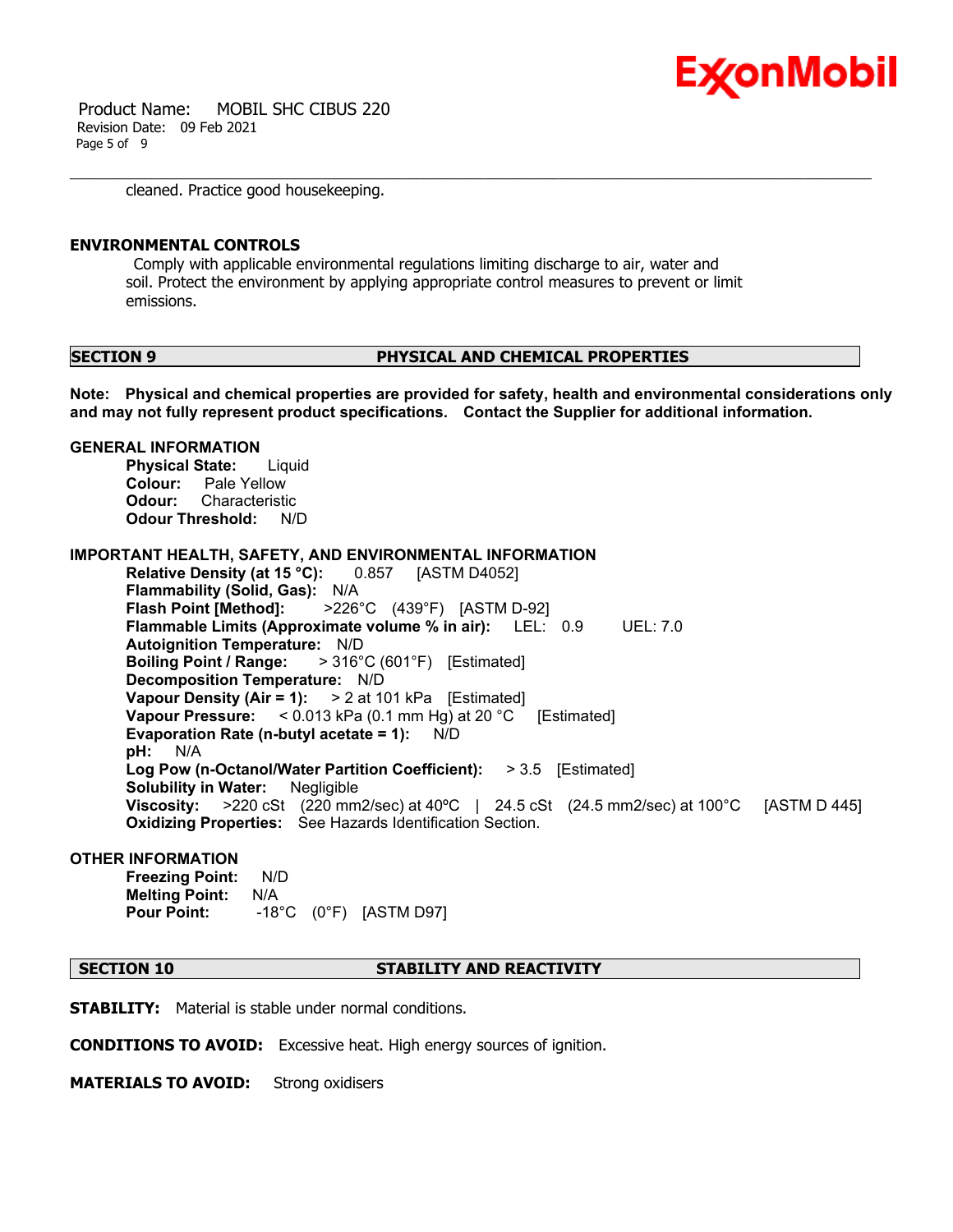

 Product Name: MOBIL SHC CIBUS 220 Revision Date: 09 Feb 2021 Page 6 of 9

# **HAZARDOUS DECOMPOSITION PRODUCTS:** Material does not decompose at ambient temperatures.

#### **POSSIBILITY OF HAZARDOUS REACTIONS:** Hazardous polymerization will not occur.

### **SECTION 11 TOXICOLOGICAL INFORMATION**

### **ACUTE TOXICITY**

| <b>Route of Exposure</b>                       | <b>Conclusion / Remarks</b>                                                                      |  |
|------------------------------------------------|--------------------------------------------------------------------------------------------------|--|
| Inhalation                                     |                                                                                                  |  |
| Toxicity: No end point data for material.      | Minimally Toxic. Based on assessment of the components.                                          |  |
| Irritation: No end point data for<br>material. | Negligible hazard at ambient/normal handling temperatures.                                       |  |
|                                                |                                                                                                  |  |
| <b>Ingestion</b>                               |                                                                                                  |  |
| Toxicity: No end point data for material.      | Minimally Toxic. Based on assessment of the components.                                          |  |
|                                                |                                                                                                  |  |
| <b>Skin</b>                                    |                                                                                                  |  |
| Toxicity: No end point data for material.      | Minimally Toxic. Based on assessment of the components.                                          |  |
| Irritation: No end point data for<br>material. | Negligible irritation to skin at ambient temperatures. Based on<br>assessment of the components. |  |
|                                                |                                                                                                  |  |
| Eye                                            |                                                                                                  |  |
| Irritation: No end point data for<br>material. | May cause mild, short-lasting discomfort to eyes. Based on<br>assessment of the components.      |  |

### **OTHER HEALTH EFFECTS FROM SHORT AND LONG TERM EXPOSURE**

Anticipated health effects from sub-chronic, chronic, respiratory or skin sensitization, mutagenicity, reproductive toxicity, carcinogenicity, target organ toxicity (single exposure or repeated exposure), aspiration toxicity and other effects based on human experience and/or experimental data.

### **For the product itself:**

 Repeated and/or prolonged exposure may cause irritation to the skin, eyes, or respiratory tract. **Contains:**

Synthetic base oils: Not expected to cause significant health effects under conditions of normal use, based on laboratory studies with the same or similar materials. Not mutagenic or genotoxic. Not sensitising in test animals and humans.

# **IARC Classification: The following ingredients are cited on the lists below:** None.

--REGULATORY LISTS SEARCHED--  $1 = \text{IARC } 1$   $2 = \text{IARC } 2\text{A}$   $3 = \text{IARC } 2\text{B}$ 

**SECTION 12 ECOLOGICAL INFORMATION**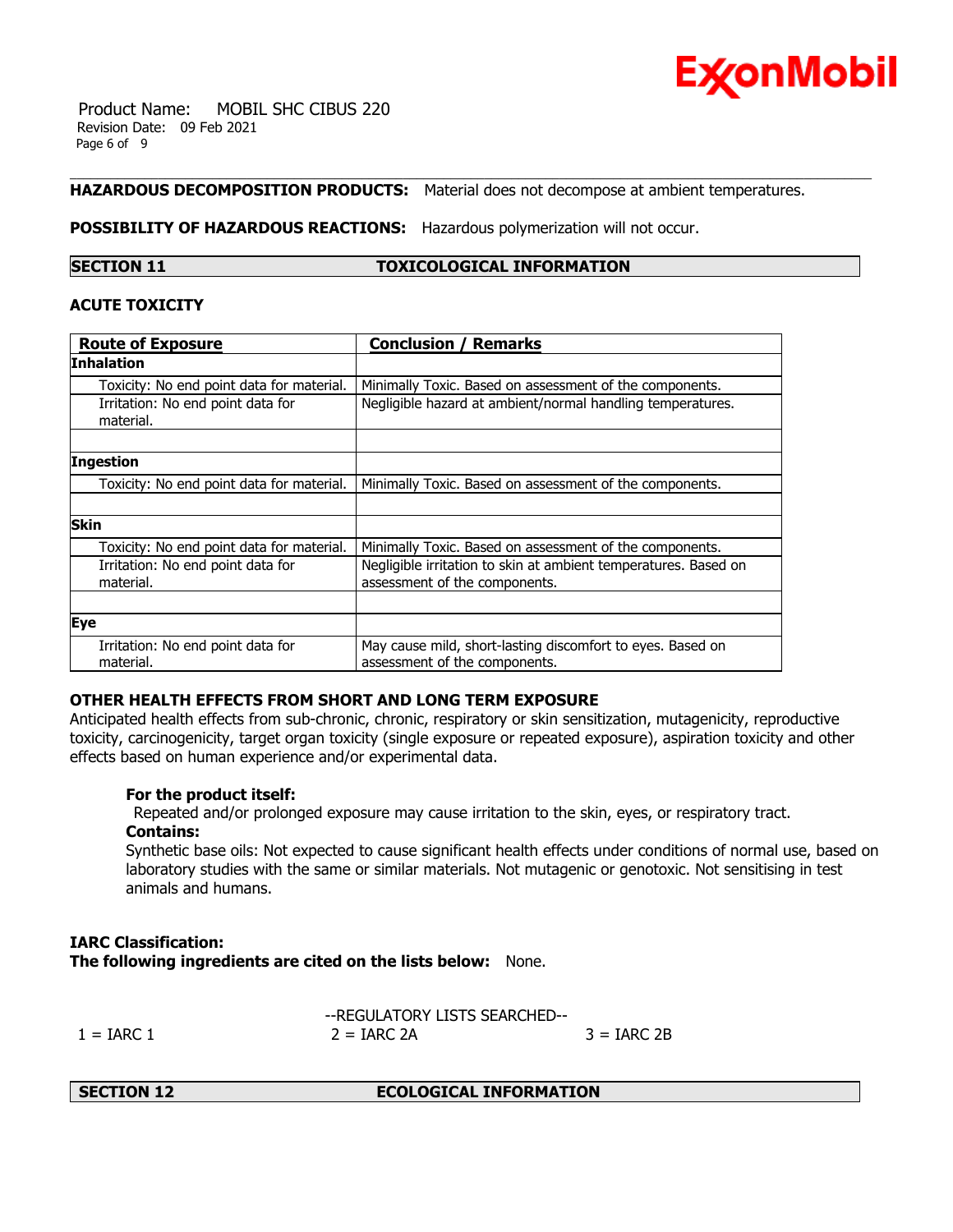

 Product Name: MOBIL SHC CIBUS 220 Revision Date: 09 Feb 2021 Page 7 of 9

The information given is based on data for the material, components of the material, or for similar materials, through the application of bridging principals.

#### **ECOTOXICITY**

Material -- Not expected to be harmful to aquatic organisms.

#### **MOBILITY**

 Base oil component -- Low solubility and floats and is expected to migrate from water to the land. Expected to partition to sediment and wastewater solids.

# **SECTION 13 DISPOSAL CONSIDERATIONS**

Disposal recommendations based on material as supplied. Disposal must be in accordance with current applicable laws and regulations, and material characteristics at time of disposal.

### **DISPOSAL RECOMMENDATIONS**

 Product is suitable for burning in an enclosed controlled burner for fuel value or disposal by supervised incineration at very high temperatures to prevent formation of undesirable combustion products. Protect the environment. Dispose of used oil at designated sites. Minimize skin contact. Do not mix used oils with solvents, brake fluids or coolants.

**Empty Container Warning** Empty Container Warning (where applicable): Empty containers may contain residue and can be dangerous. Do not attempt to refill or clean containers without proper instructions. Empty drums should be completely drained and safely stored until appropriately reconditioned or disposed. Empty containers should be taken for recycling, recovery, or disposal through suitably qualified or licensed contractor and in accordance with governmental regulations. DO NOT PRESSURISE, CUT, WELD, BRAZE, SOLDER, DRILL, GRIND, OR EXPOSE SUCH CONTAINERS TO HEAT, FLAME, SPARKS, STATIC ELECTRICITY, OR OTHER SOURCES OF IGNITION. THEY MAY EXPLODE AND CAUSE INJURY OR DEATH.

#### **SECTION 14 TRANSPORT INFORMATION**

**LAND** : Not Regulated for Land Transport

**SEA (IMDG):** Not Regulated for Sea Transport according to IMDG-Code

**Marine Pollutant:** No

### **AIR (IATA):** Not Regulated for Air Transport

#### **SECTION 15 REGULATORY INFORMATION**

This material is not considered hazardous according to the classification criteria of the Hazard Classification and Communication System for Hazardous Materials BE 2555.

### **REGULATORY STATUS AND APPLICABLE LAWS AND REGULATIONS**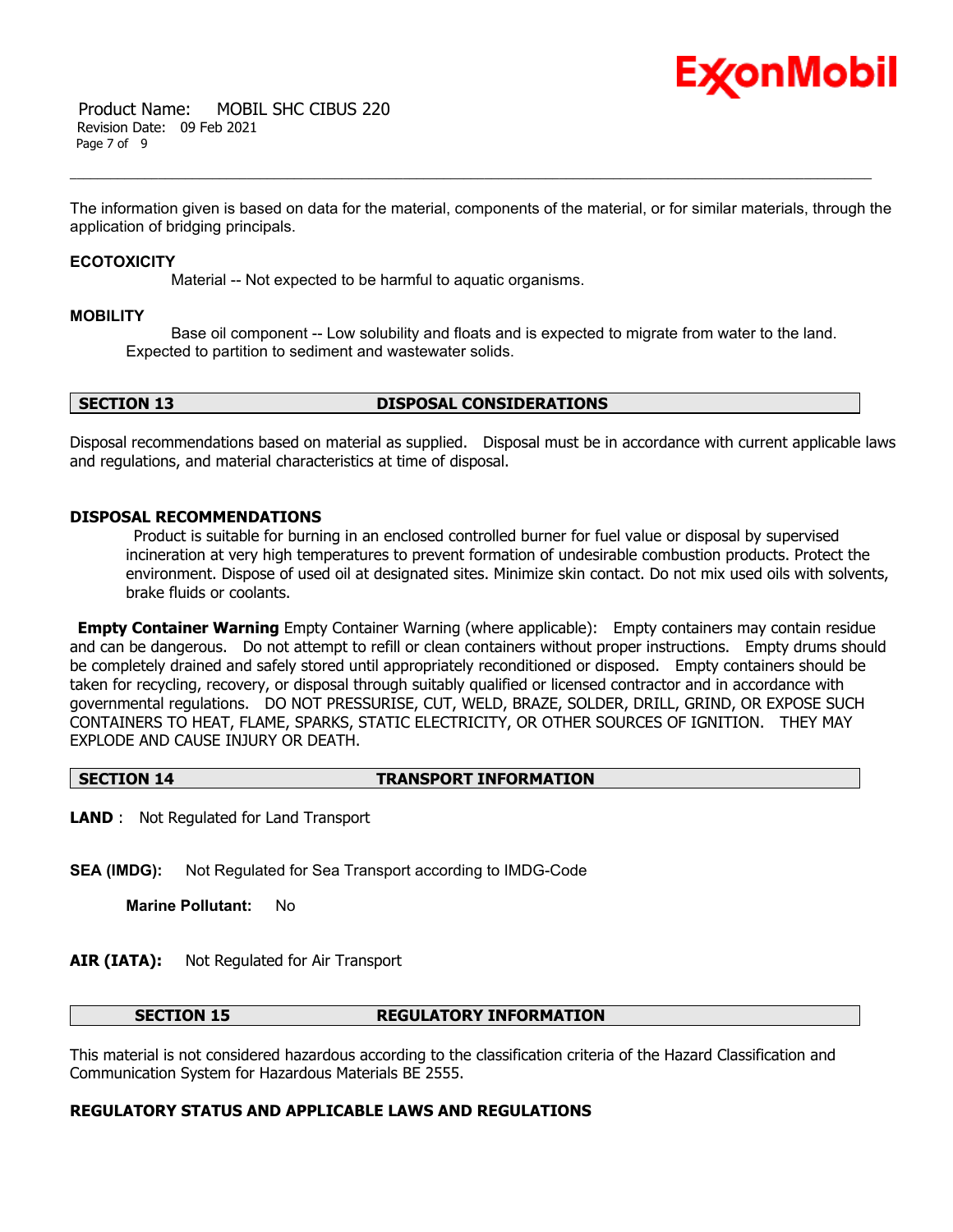

 Product Name: MOBIL SHC CIBUS 220 Revision Date: 09 Feb 2021 Page 8 of 9

### **Hazardous Substance Act BE2535:** Not Regulated

### **Listed or exempt from listing/notification on the following chemical inventories (May contain substance(s) subject to notification to the EPA Active TSCA inventory prior to import to USA):** AIIC, DSL, ENCS, IECSC, KECI, TCSI, TSCA

 **Special Cases:**

| <b>Inventory</b> | <b>Status</b>          |
|------------------|------------------------|
| <b>PICCS</b>     | . .<br>-<br>Applv<br>. |

### **SECTION 16 OTHER INFORMATION**

# **N/D = Not determined, N/A = Not applicable**

# **THIS SAFETY DATA SHEET CONTAINS THE FOLLOWING REVISIONS:**

 Composition: Component Table information was deleted. Composition: Concentration Footnote information was deleted.

Composition: No components information was modified.

Section 09: Pour Point <sup>o</sup>C(°F) information was modified.

Section 09: Relative Density information was modified.

Section 09: Vapour Pressure information was added.

Section 11: Chronic Tox - Component information was modified.

Section 15: National Chemical Inventory Listing information was modified.

Section 15: Special Cases Table information was modified.

Section 16: HCode Key information was deleted.

-----

-----

 The information and recommendations contained herein are, to the best of ExxonMobil's knowledge and belief, accurate and reliable as of the date issued. You can contact ExxonMobil to insure that this document is the most current available from ExxonMobil. The information and recommendations are offered for the user's consideration and examination. It is the user's responsibility to satisfy itself that the product is suitable for the intended use. If buyer repackages this product, it is the user's responsibility to insure proper health, safety and other necessary information is included with and/or on the container. Appropriate warnings and safe-handling procedures should be provided to handlers and users. Alteration of this document is strictly prohibited. Except to the extent required by law, republication or retransmission of this document, in whole or in part, is not permitted. The term, "ExxonMobil" is used for convenience, and may include any one or more of ExxonMobil Chemical Company, Exxon Mobil Corporation, or any affiliates in which they directly or indirectly hold any interest.

------------------------------------------------------------------------------------------------------------------------------------------------

------------------------------------------------------------------------------------------------------------------------------------------------

DGN: 7093260XTH (1016025)

------------------------------------------------------------------------------------------------------------------------------------------------